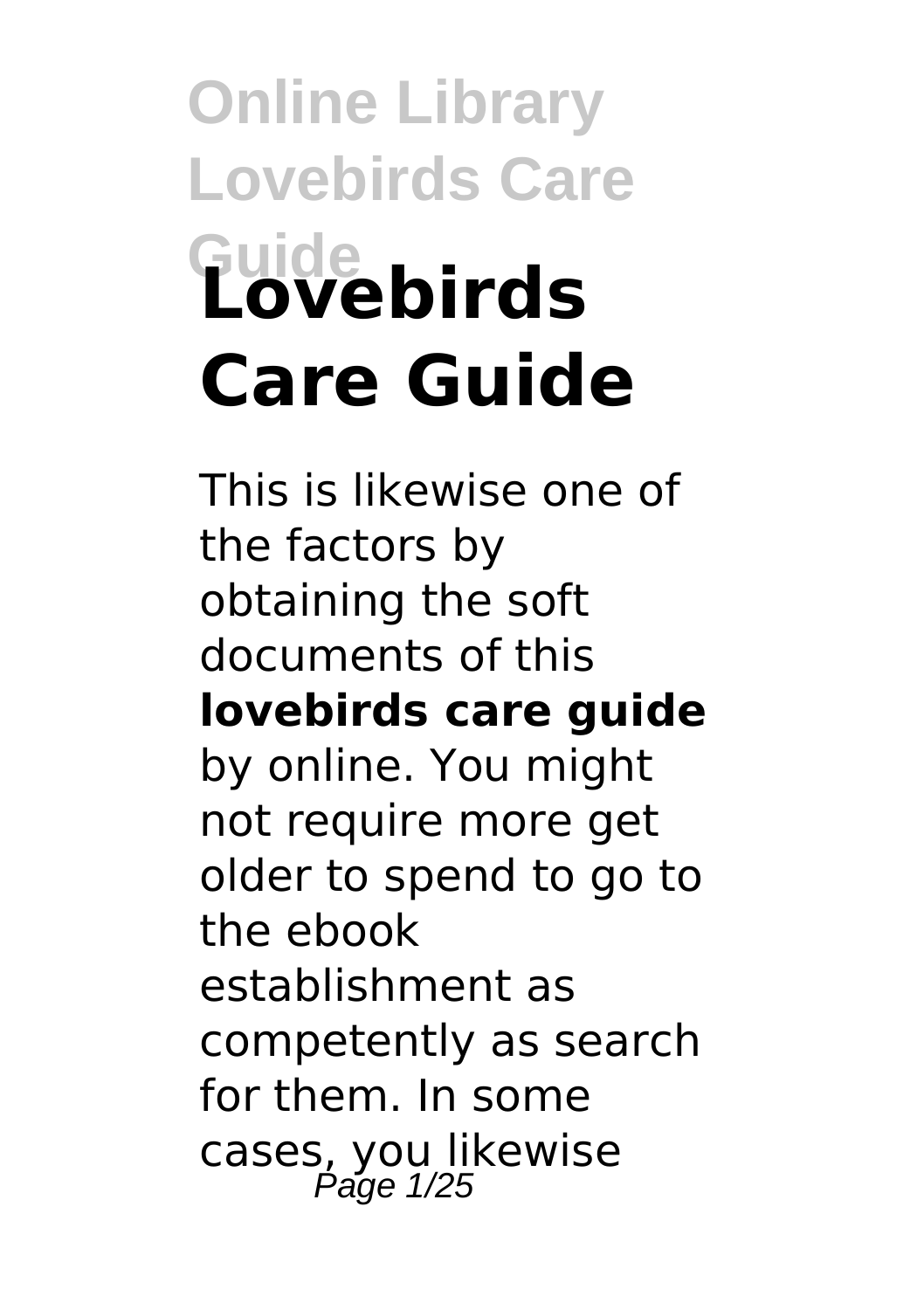**Guide Guide Reach** not discover the statement lovebirds care guide that you are looking for. It will totally squander the time.

However below, in imitation of you visit this web page, it will be as a result entirely simple to get as capably as download guide lovebirds care guide

It will not endure many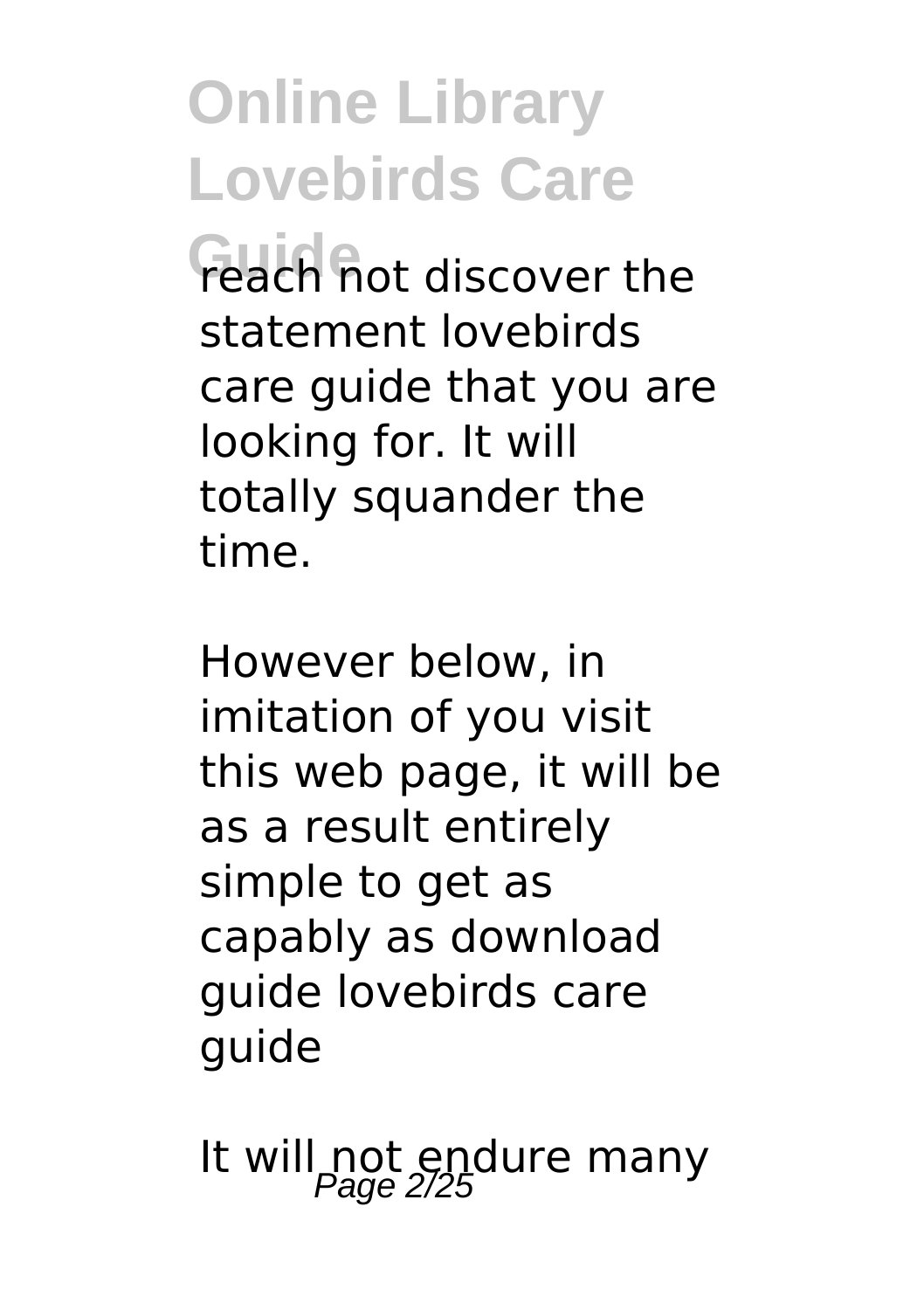**Guide** time as we accustom before. You can attain it even if statute something else at house and even in your workplace. suitably easy! So, are you question? Just exercise just what we have enough money below as capably as review **lovebirds care guide** what you gone to read!

offers the most complete selection of pre-press, production,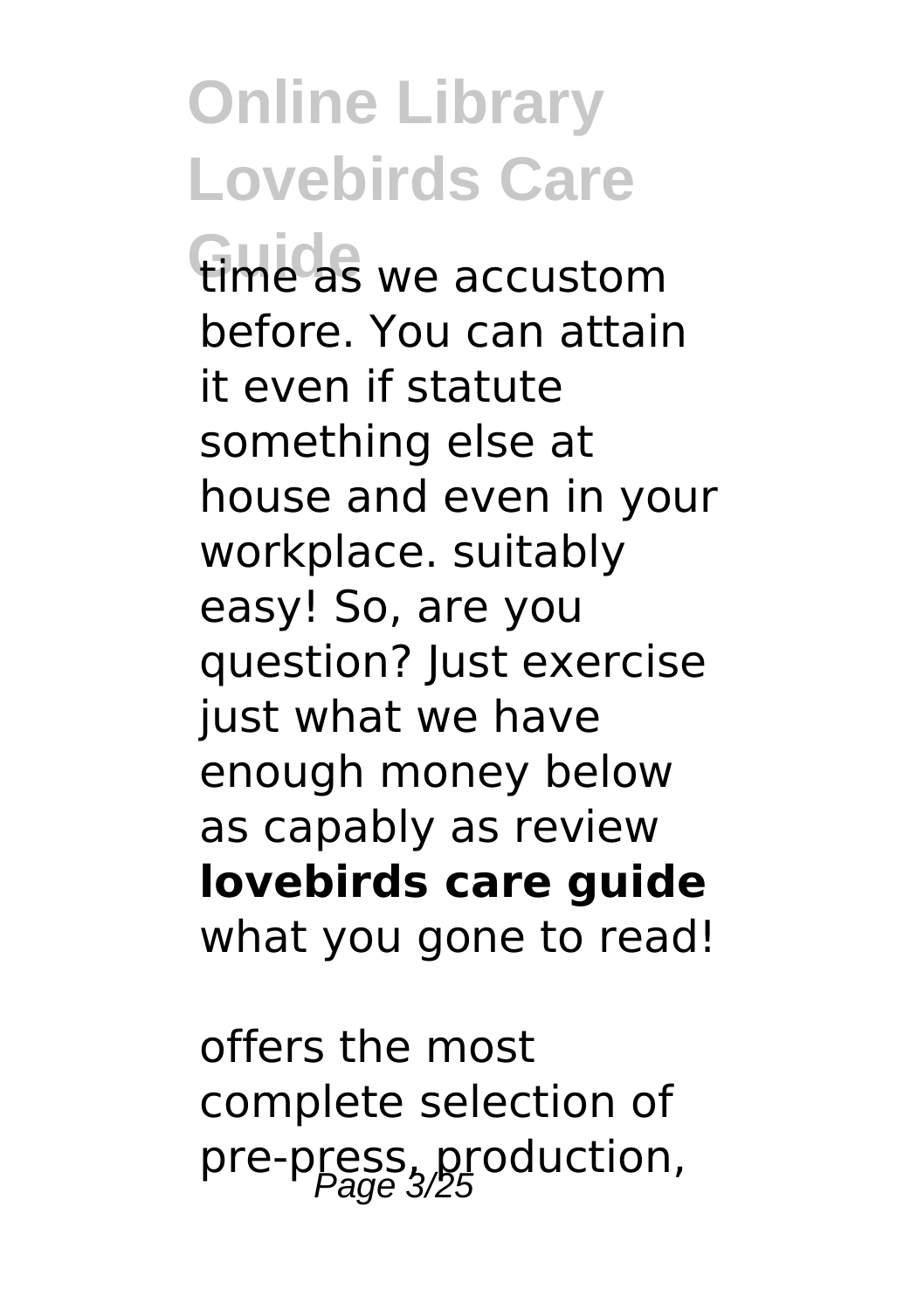**Guide** and design services also give fast download and reading book online. Our solutions can be designed to match the complexity and unique requirements of your publishing program and what you seraching of book.

#### **Lovebirds Care Guide**

Bird Care Guide: Lovebirds Care and feeding. Most lovebirds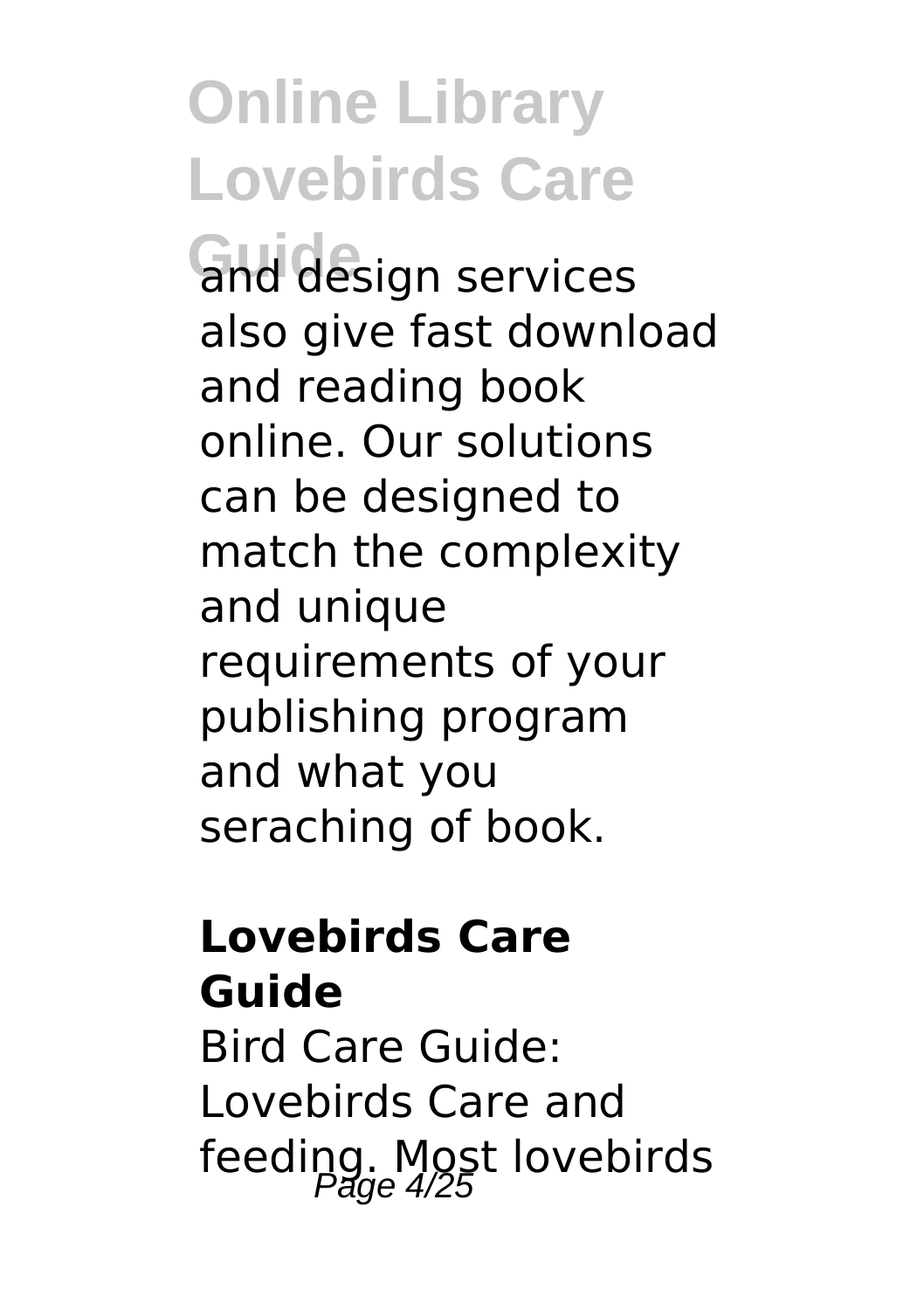**Guidea** bath either in a flat earthenware dish or by spraying them with a light mist of... Housing. Lovebirds are very active birds, so a cage best suited to adequately house them must provide a lot of space. Maintenance. The basic cage care ...

#### **Bird Care Guide: Lovebirds • MSPCA-Angell**

Ladders and swings are favorites as well as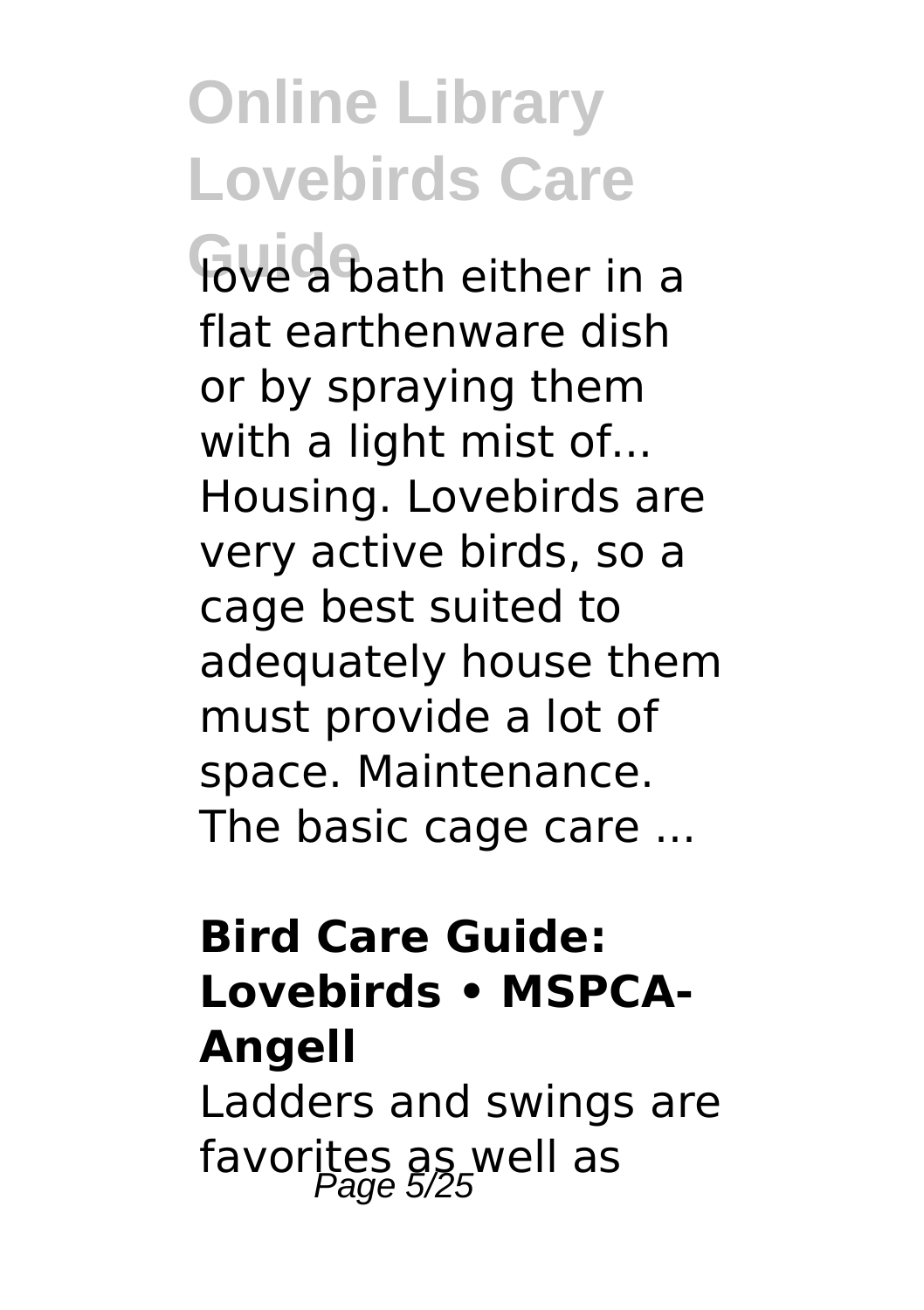**bamboo rings. Always** make sure that any toys you add are especially made for birds, as many things are toxic to birds. Take note that...

#### **How to Care for a Lovebird: 8 Steps (with Pictures) wikiHow**

Having the water silos set up properly has water for drinking as part of diet subject matter but using a silo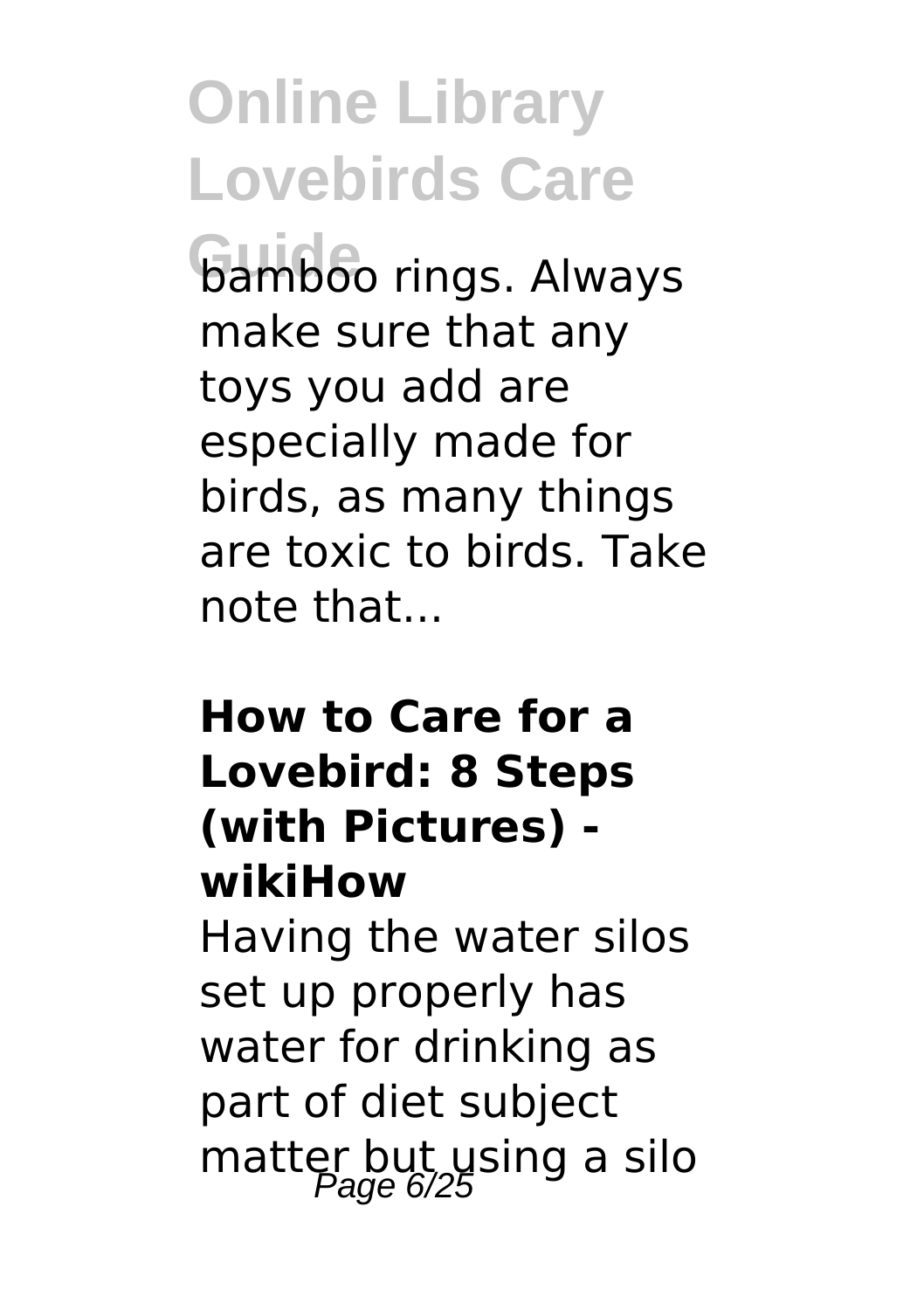**Guide** and positioning it in a certain area of the cage is a different subject than what temperature the water should be and why or what to expect when a bird takes a bath.

#### **Lovebird Care | A guide for new parronts.**

Fresh food and water should always be available. MSPCA Angell expands on their dietary needs. "A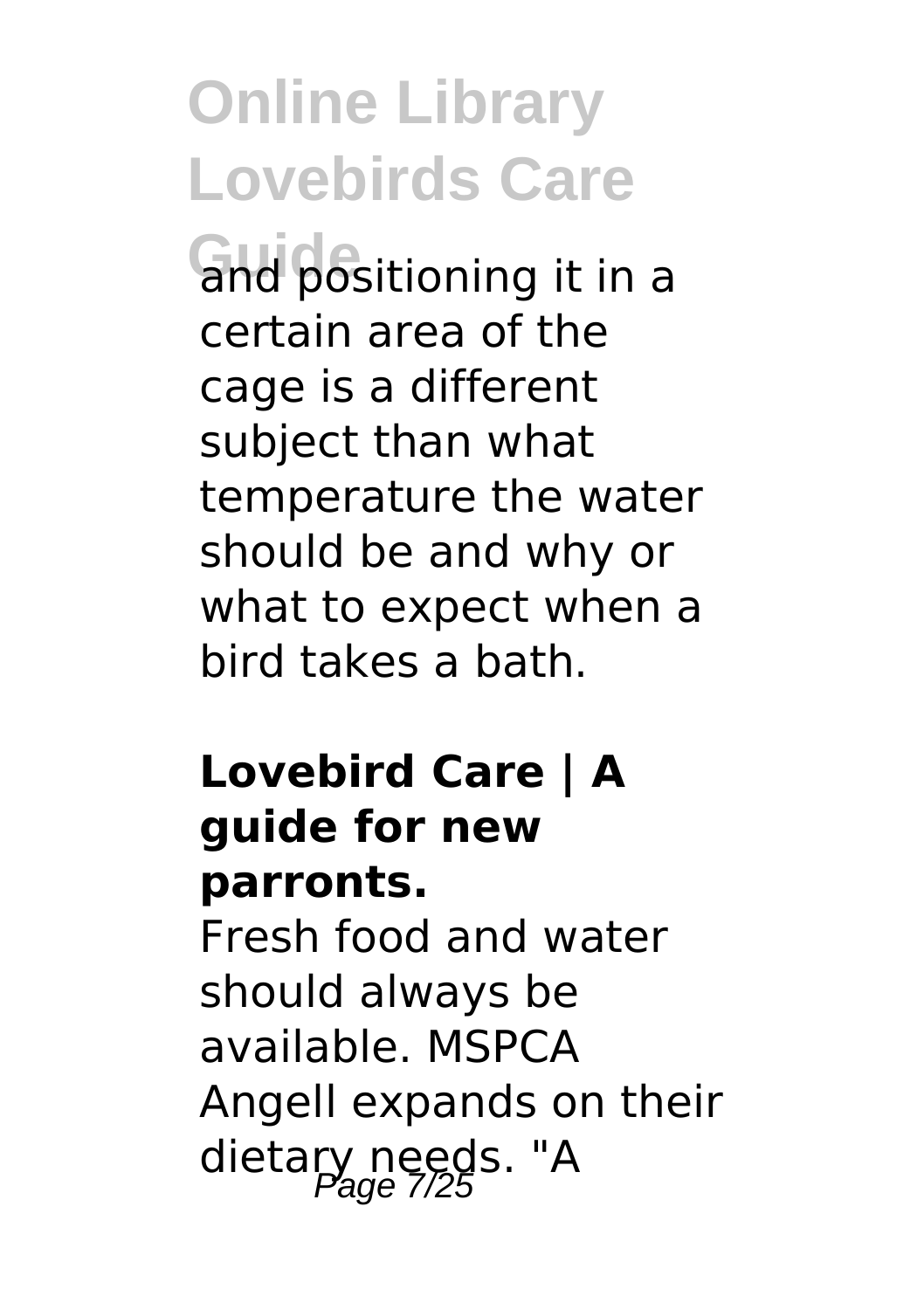**Online Library Lovebirds Care Govebird's diet will** consist of 1 1/2 to 2 ounces (45-60 grams) of feed daily for a single bird. A diet consisting of a small parrot mix along with a variety of supplements and vitamins is generally regarded as suitable; also a formulated diet along with greens, fruits, and vegetable supplements but without additional vitamins is also regarded as suitable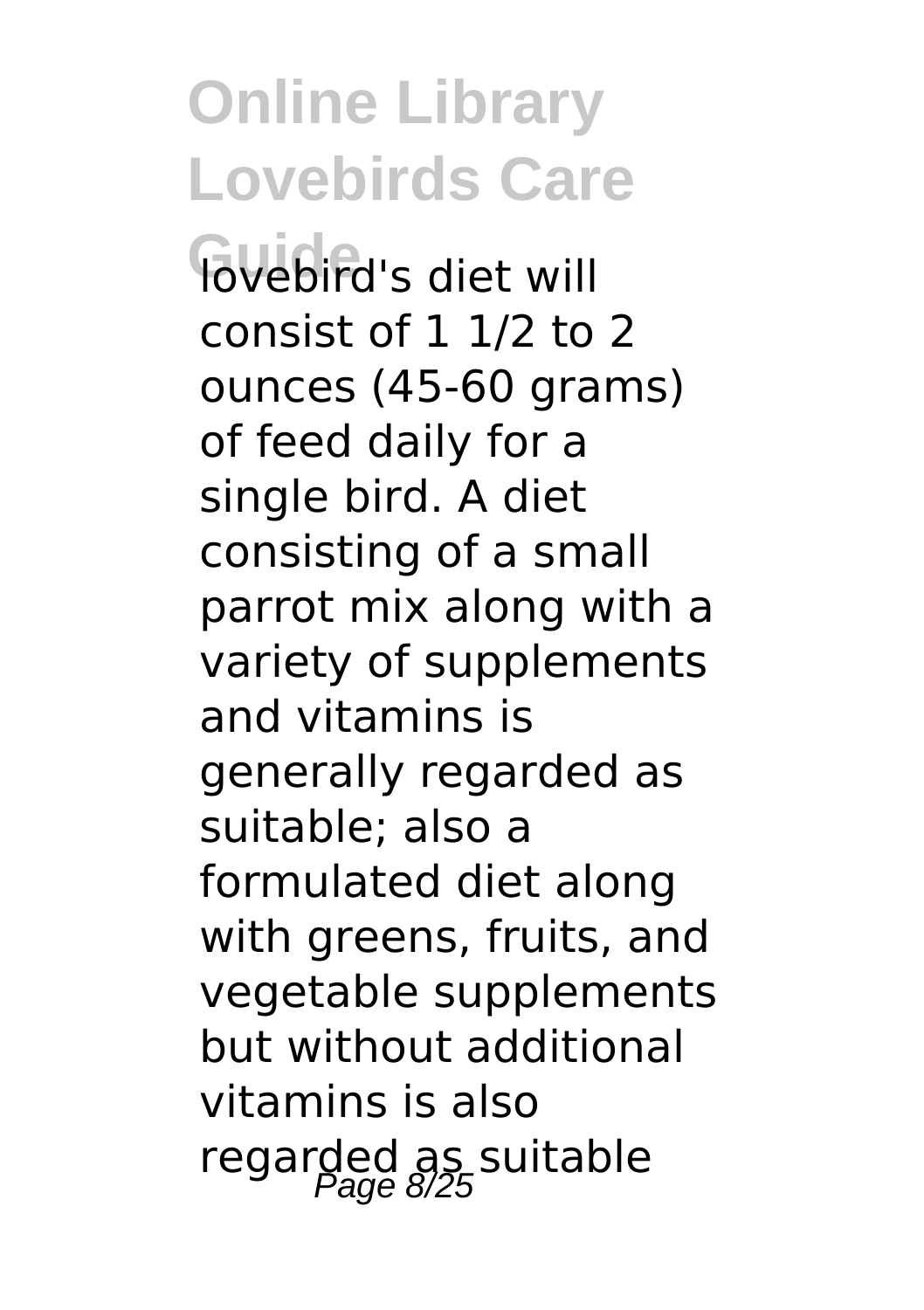**Online Library Lovebirds Care Guide** and is a more current trend."

#### **Lovebirds Care Guide: Personality, Pairings, Supplies**

Lovebird Care Guide. 1. Lovebird Diet. When they are in the wild, lovebirds eat mostly a diet of leaf buds, berries, fruits, grasses, grains and figs. You can expect to give your bird around two ounces of feed on a daily basis. You can give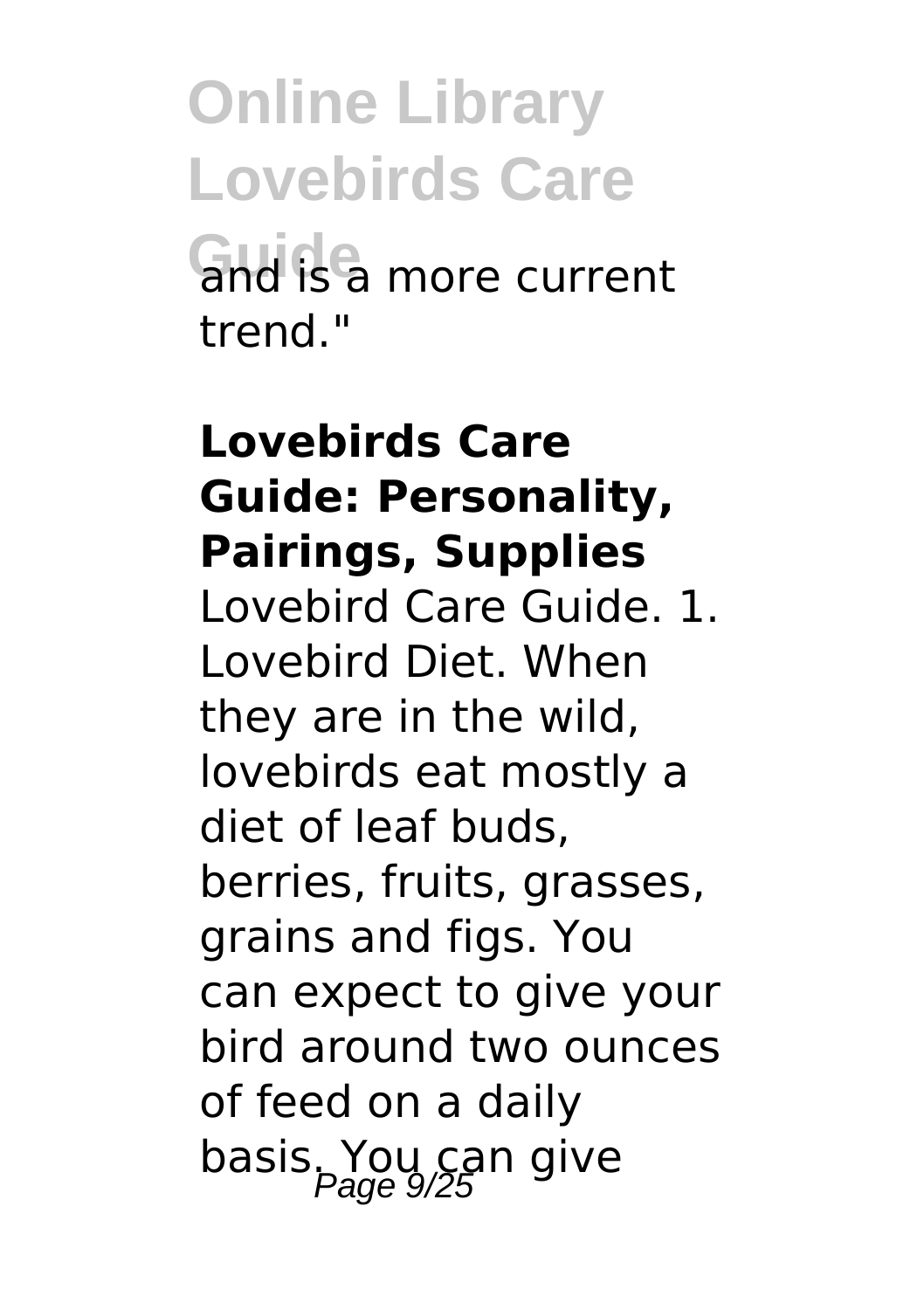**Online Library Lovebirds Care Guide** your lovebirds seeds every day, but you shouldn't exceed a tablespoon worth.

#### **Lovebird Care Guide - Types, Lifespan & More - Petsoid**

How to Care for Lovebirds 1. So far, you already know that Lovebirds live with a partner because this is important for its health, so you must... 2. A Lovebird's health depends largely on its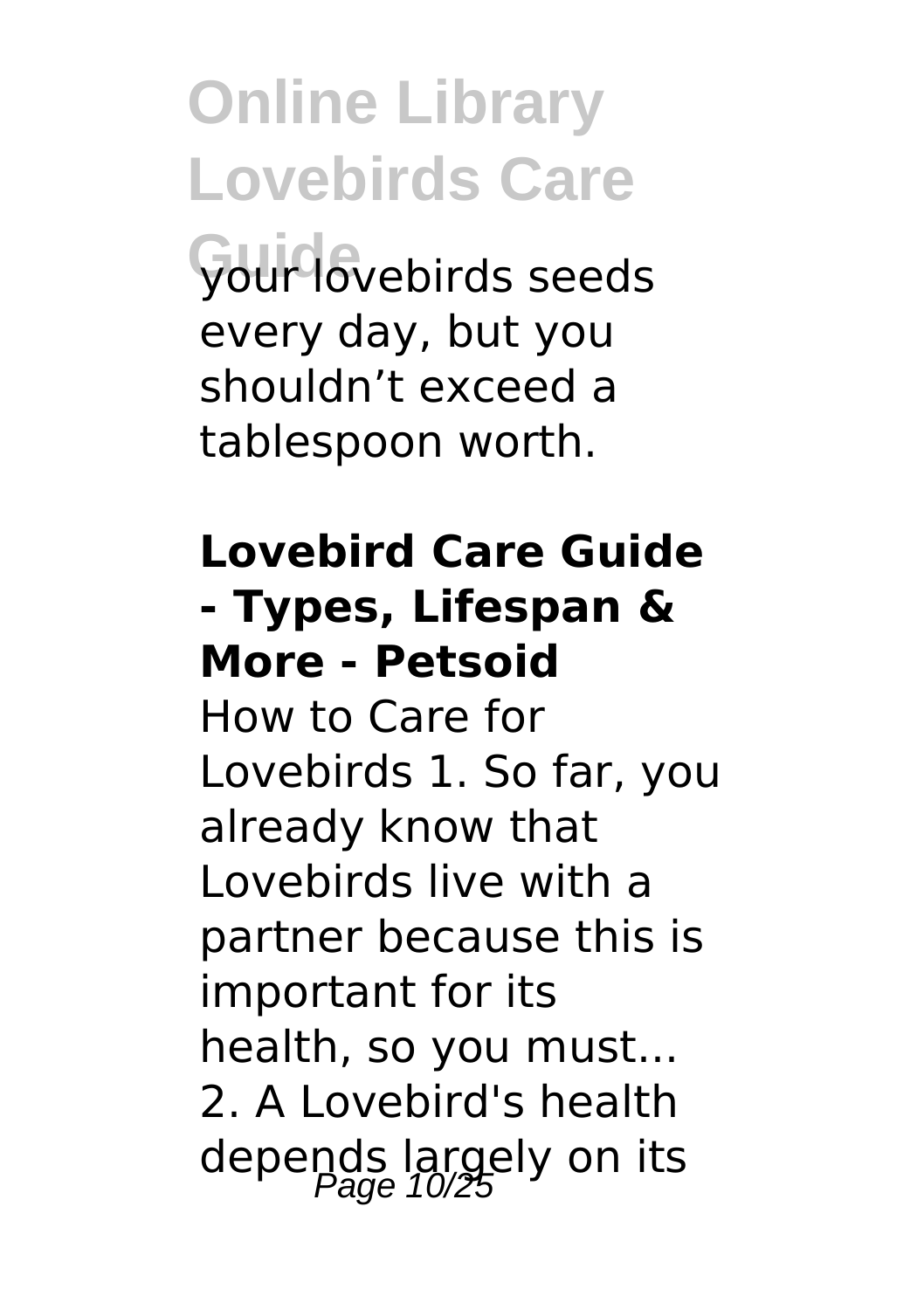**Guide** diet. A good way to keep the birds healthy is to get bird feed and include... 3. Keep the cage clean. It is ...

#### **How to Care for Lovebirds - 7 steps - Animals oneHOWTO**

Grooming & Hygiene Lovebirds love to take baths, so at least twice weekly provide filtered, chlorine-free, lukewarm water for bathing; Clipping flight feathers is not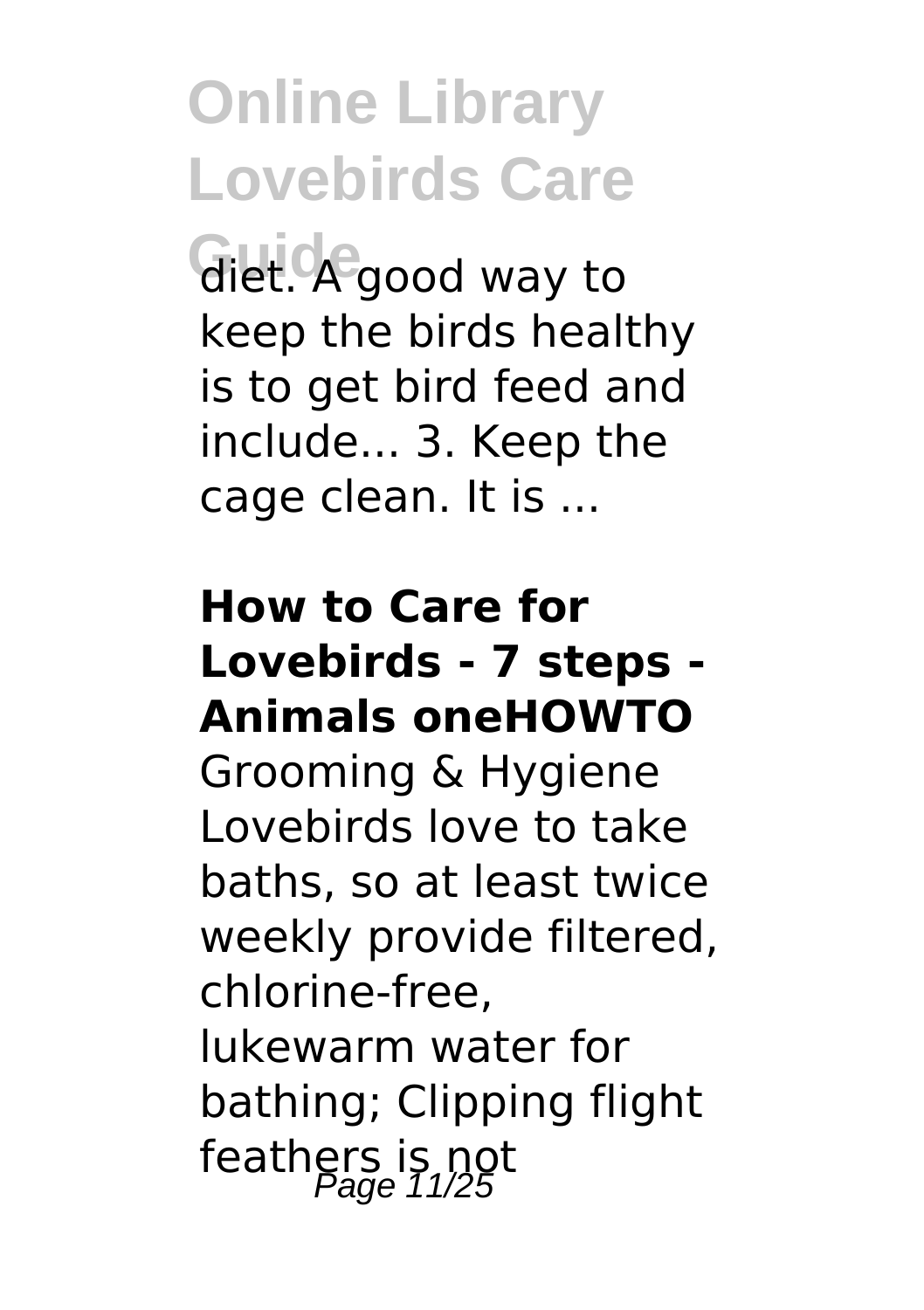**Guide** necessary, but when done correctly it can help prevent injury or escape; consult an... Nails should be trimmed by a qualified person ...

#### **Lovebird Care & Facts | Lovebirds as Pets | Petco**

It is important For the health of your lovebird, it is important to keep bird houses and accessories clean and in good shape. Basic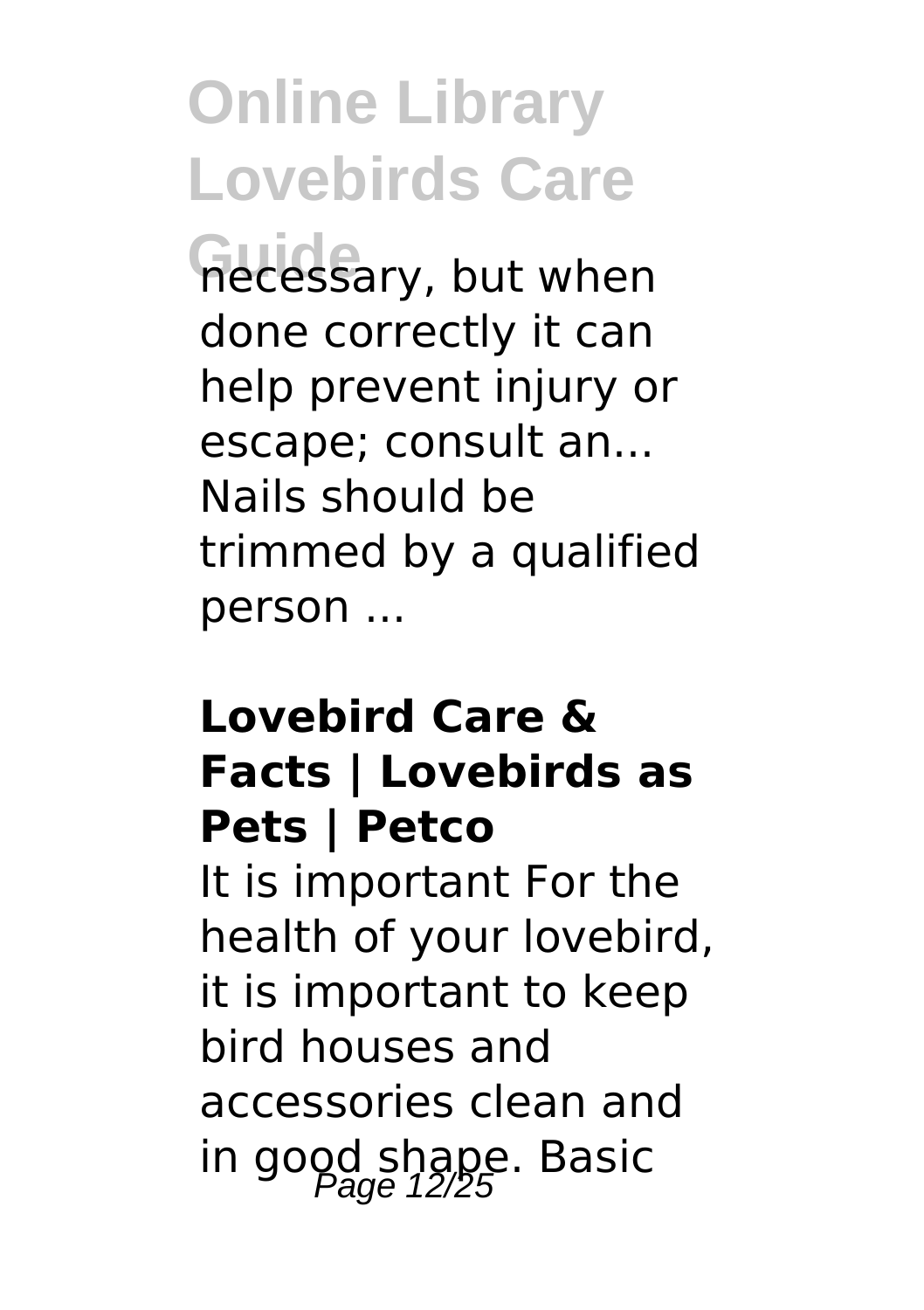**Guide** cage care includes daily cleaning of the water and food dishes. Weekly you should clean and disinfect the cage. Wash and completely dry the perches and toys whenever they become soiled.

**All about Lovebirds, at Animal World - How to Care for ...** Before buying the cage, do a thorough checking of the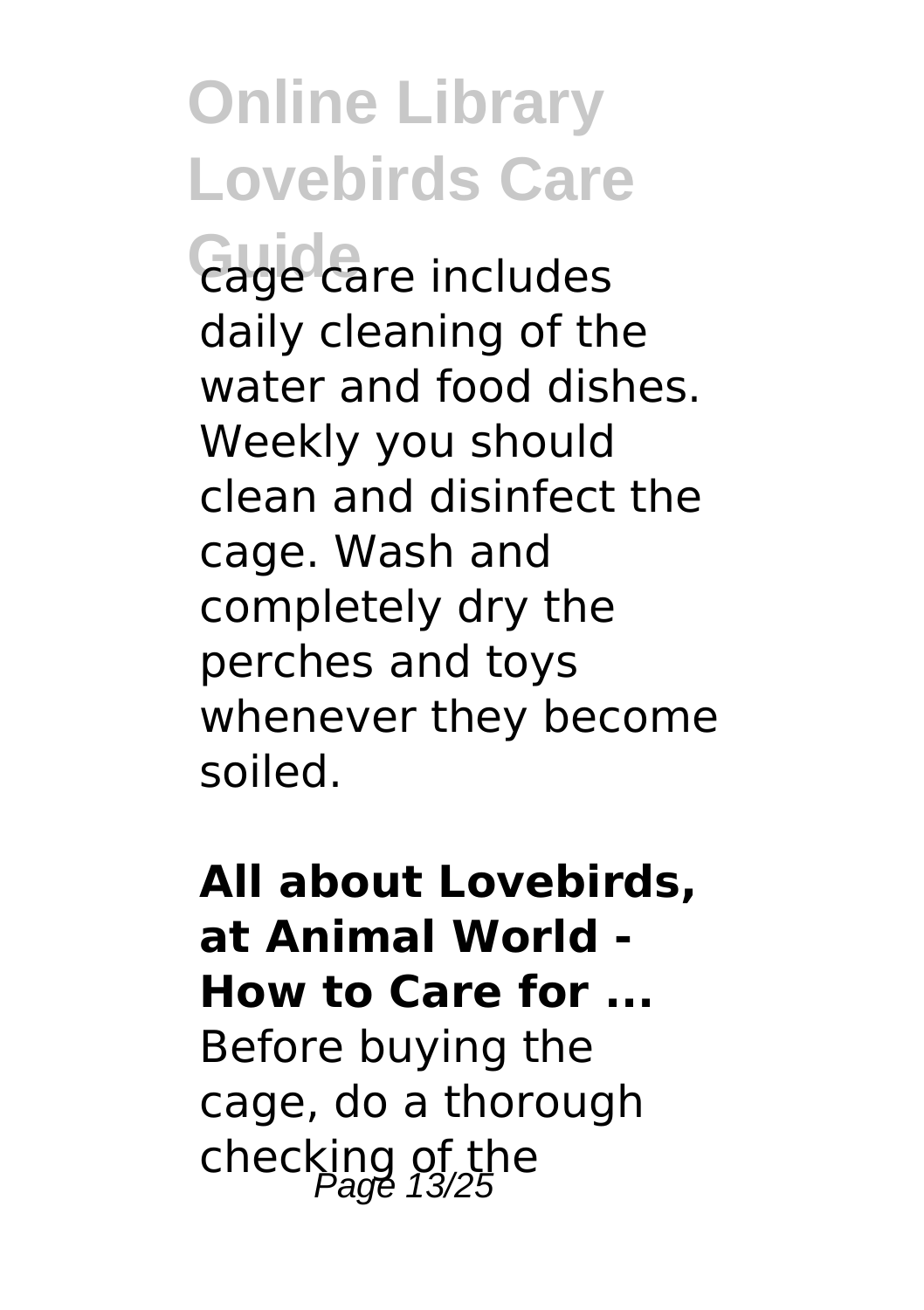security mechanism. The cage should be at least 2 feet wide by 2 feet long and 2 feet tall, but a larger cage is definitely better. Bars should be oriented horizontally to allow the birds climb the sides of the cage. Avoid round cages.

**About Lovebird: Training, Temperament & Characteristics** Regular handling and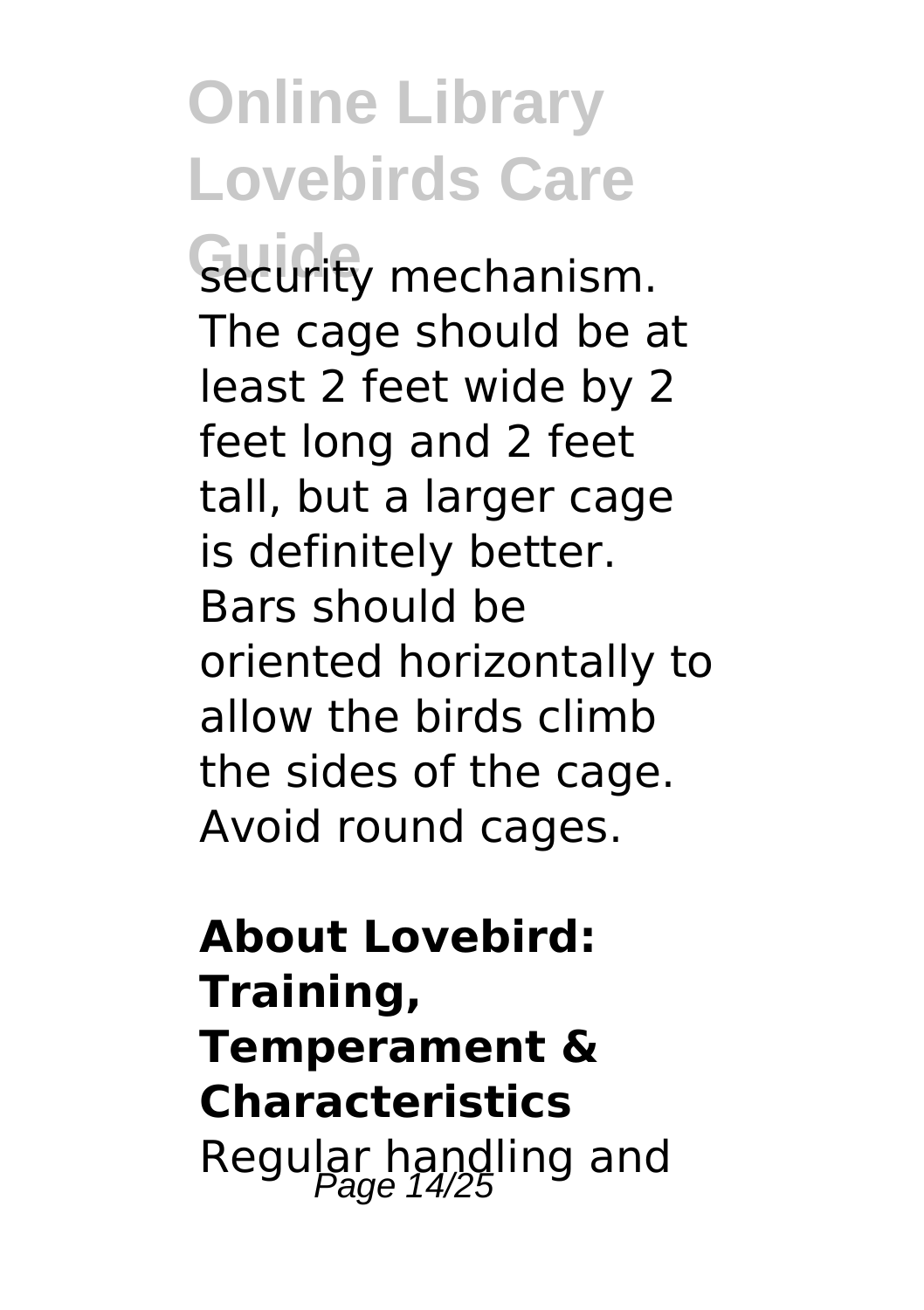**Guide** training are needed to maintain a tame lovebird. Purchasing a hand-raised fledgling will make taming your new lovebird easier but with a little time and patience, you can tame any bird. If you're getting an older lovebird, try to find one that has been handled regularly and has some training to make things easier for yourself.

# **Lovebirds Species**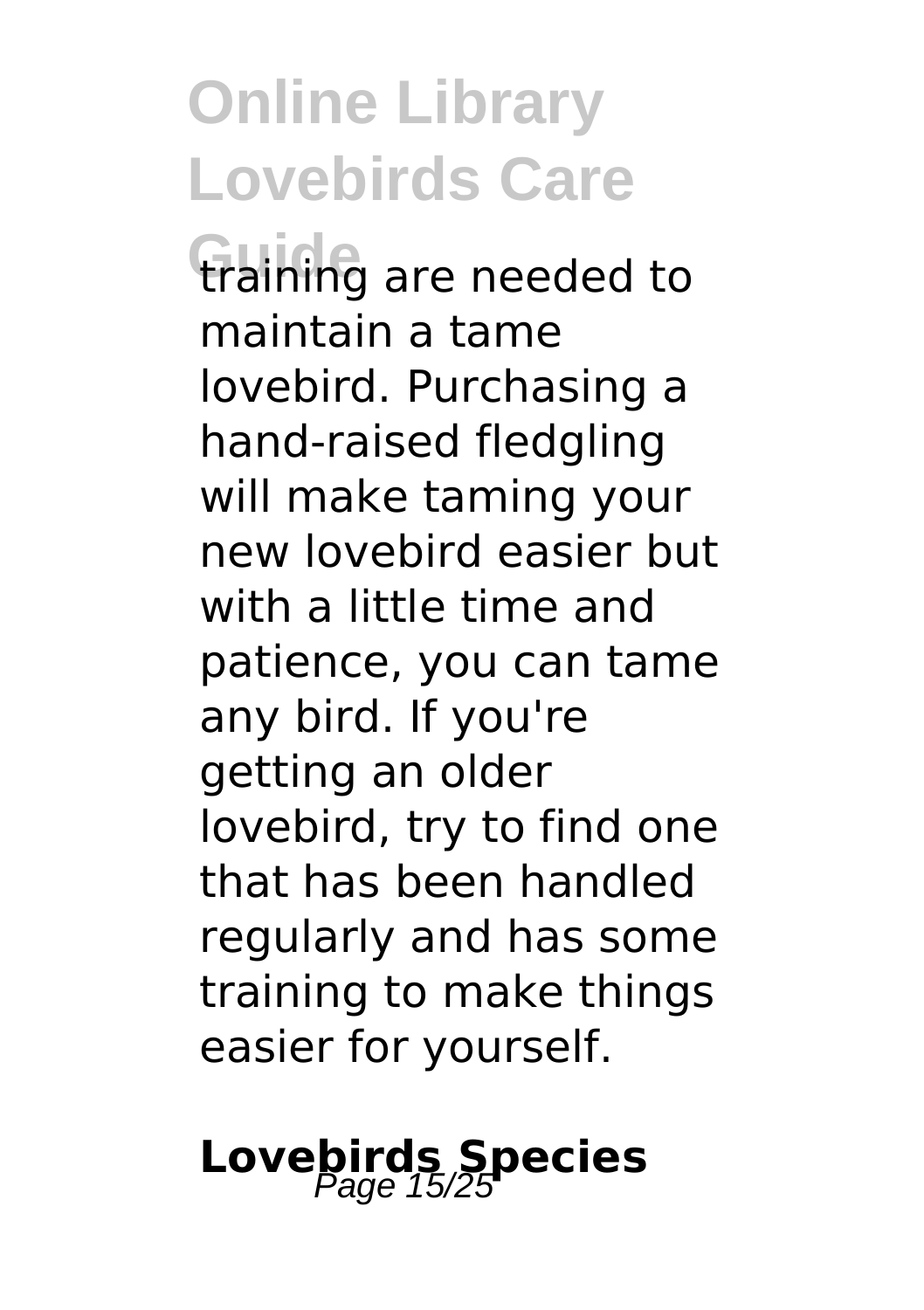### **Guide Profile - The Spruce Pets**

Birds need cages about twice the size of their wingspan. For a lovebird, this means a cage at least 18 inches tall and 22 inches wide. Lovebirds thrive in pairs or even groups, but you'll need a larger cage for more than one.

### **Lovebirds as Pets: Supplies & Care | PetSmart**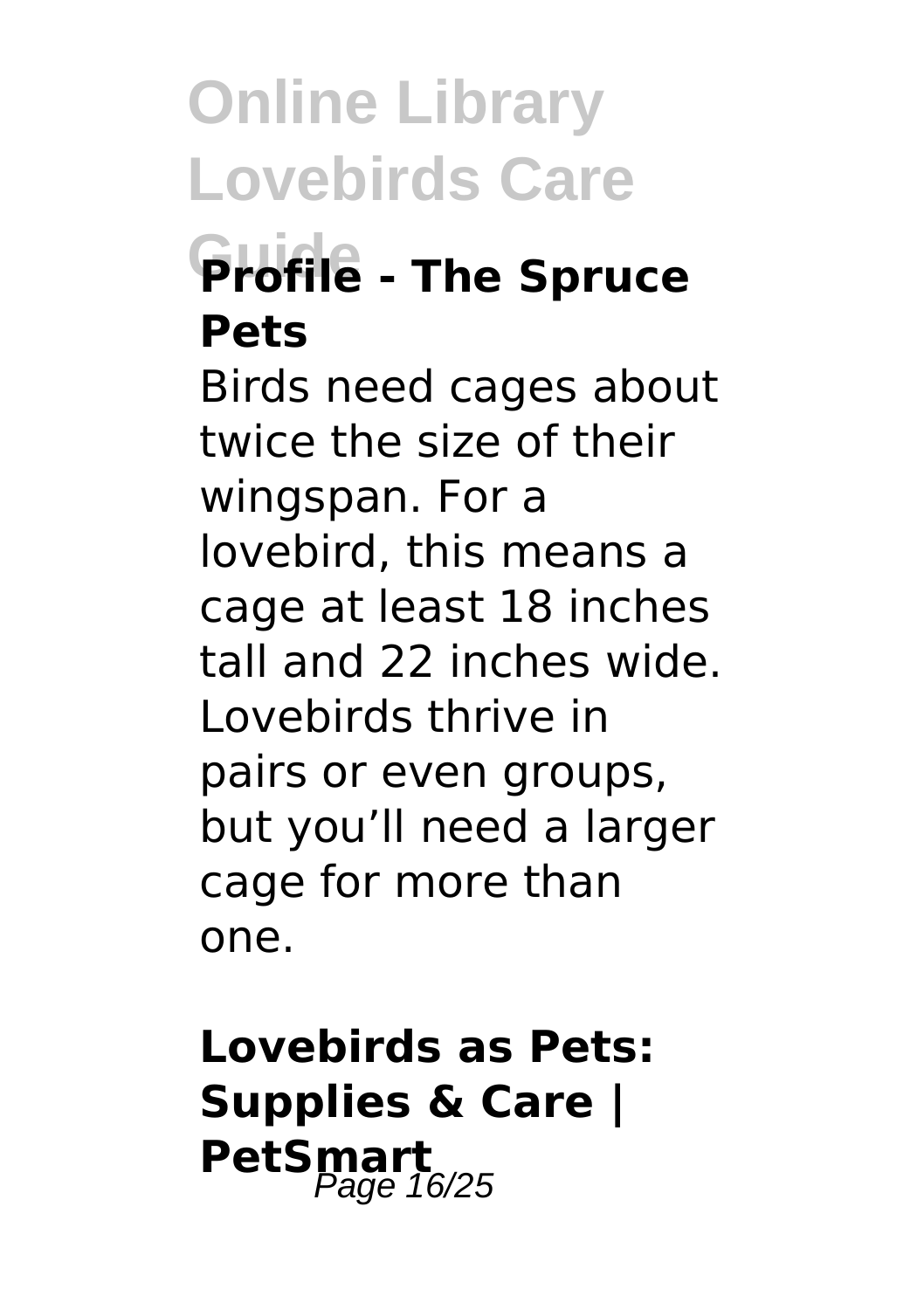With proper care and a well-balanced diet, a lovebird can live between 12 and 15 or more years. Good nutrition is all about balance for lovebirds, just as it is for most birds. A balanced diet provides the essential classes of nutrients: water, protein, carbohydrates and fiber, lipids, minerals, and vitamins.

**Lovebird** 17/25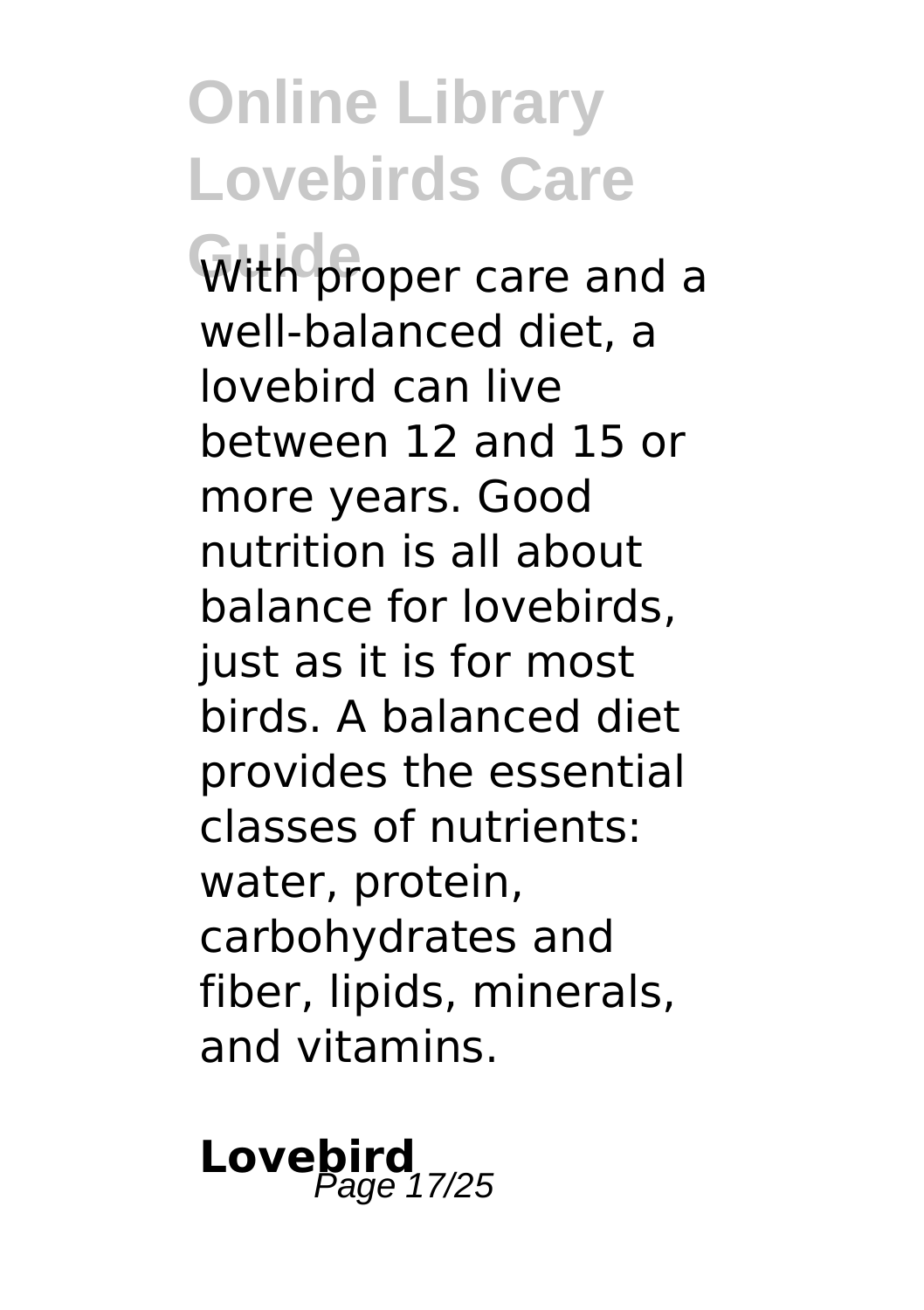### **Guide Personality, Food & Care – Pet Birds by Lafeber Co.**

Your lovebirds' cage should be cleaned daily, along with the seeds and water bowls, too. Fresh food should be provided whenever required and no food should be kept in the cage for more than two hours. Towels, papers, and magazines can be used to put over the base of the cage.

Page 18/25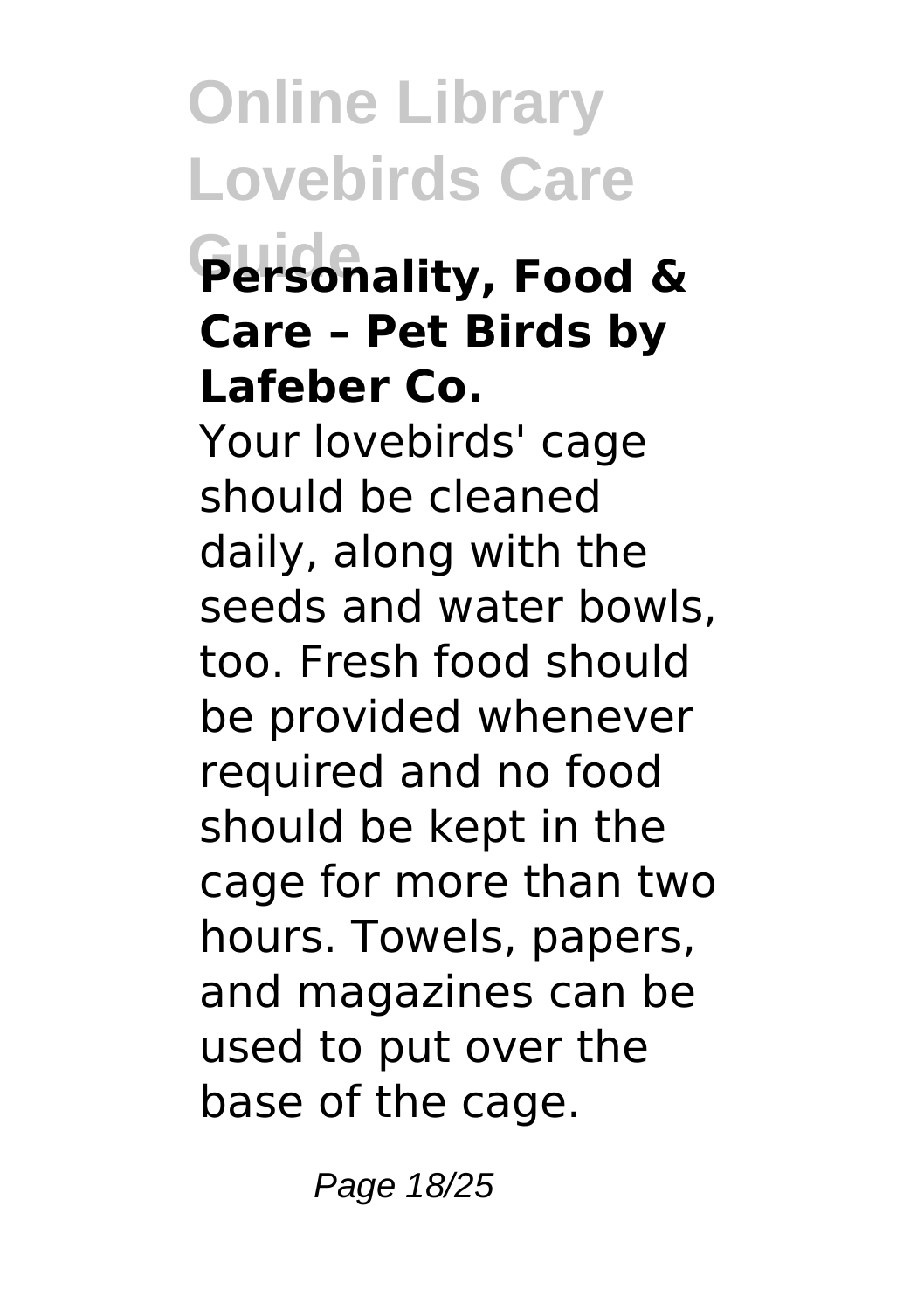### **Guide Caring for Newborn Lovebirds | PetHelpful**

Lovebirds usually live in holes in trees, rocks or shrubs in the wild. Buy the supplies to give your lovebirds a home where they feel comfortable and can breed successfully. Get your lovebirds a cage of no less than 18x18x12 inches with the bars spaced no more than 3/4" inch apart<sub>.Page 19/25</sub>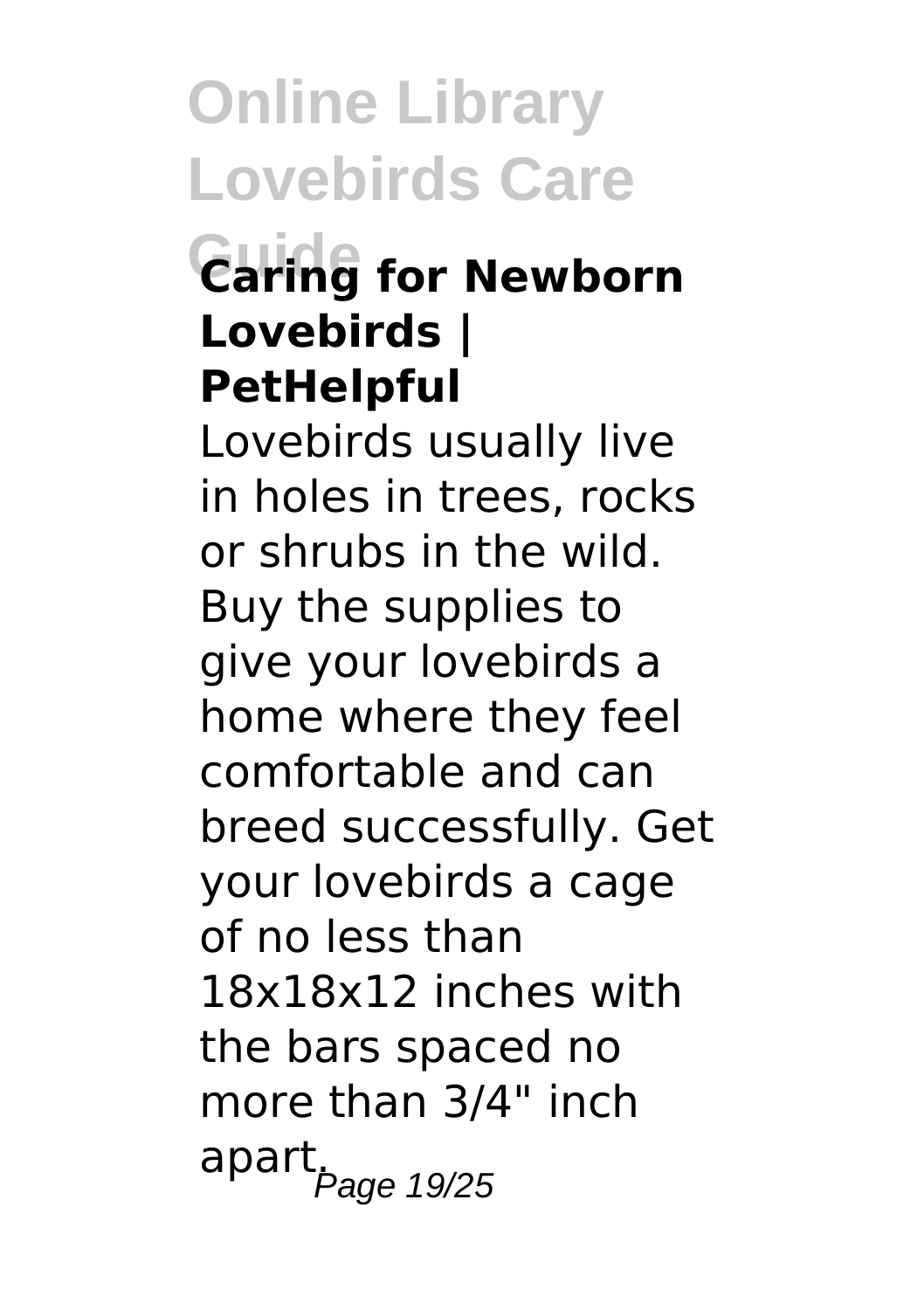#### **How to Breed Lovebirds: 13 Steps (with Pictures) wikiHow**

Care & Feeding Peachfaced lovebirds live about 12 to 15 years or more if well cared for. They are prone to nutritional disorders, so be sure to offer a highly nutritious diet, including fruits and vegetables. Since the females will lay eggs, even without a male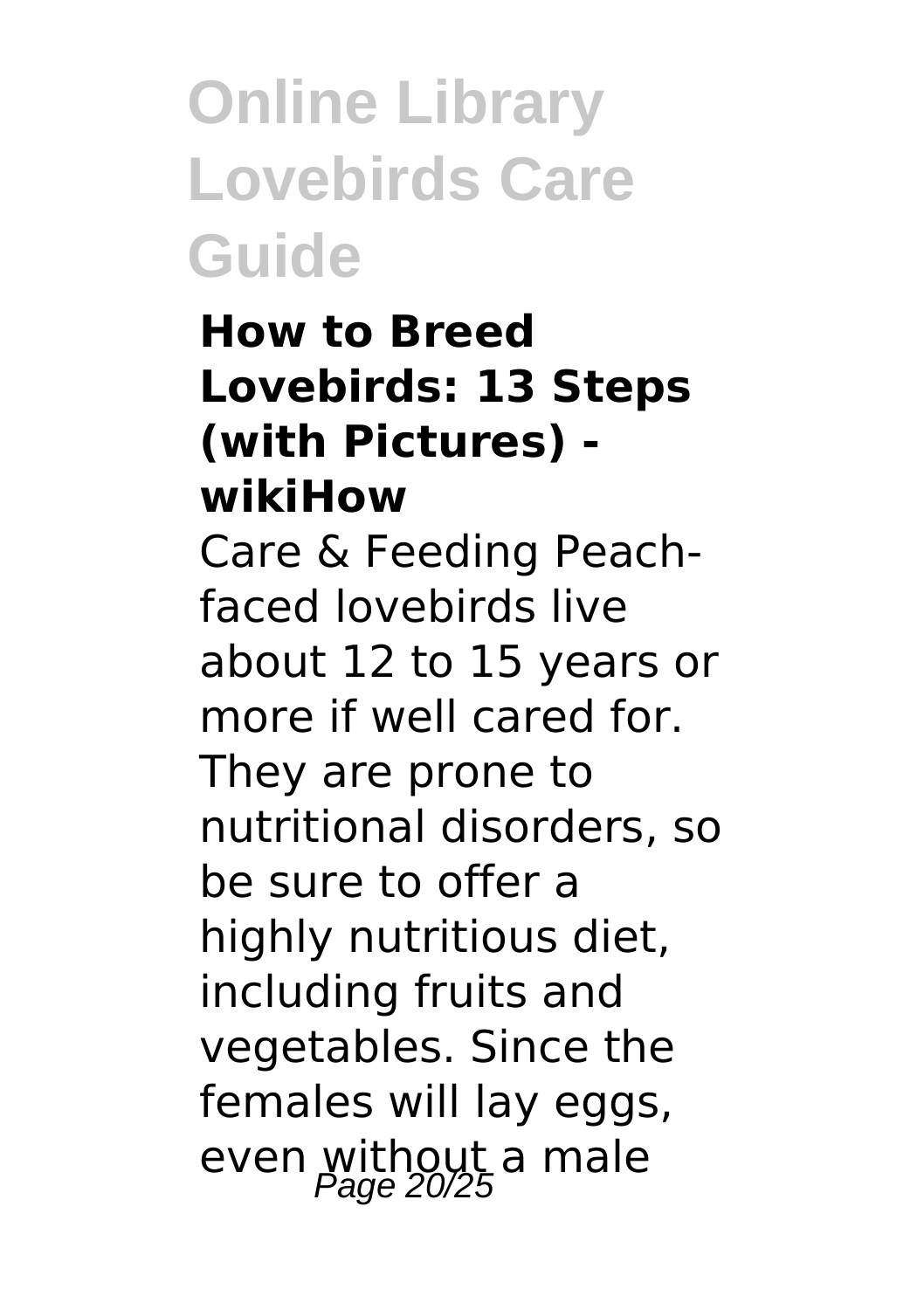**Online Library Lovebirds Care Guide** around, there is the danger of calcium deficiency or egg binding.

#### **Peach-Faced Lovebird Personality, Food & Care – Pet Birds ...** Well thought out, succinct and useful introductory guide for keeping Lovebirds as pets. Some good advice on whether or not these birds are good for you, the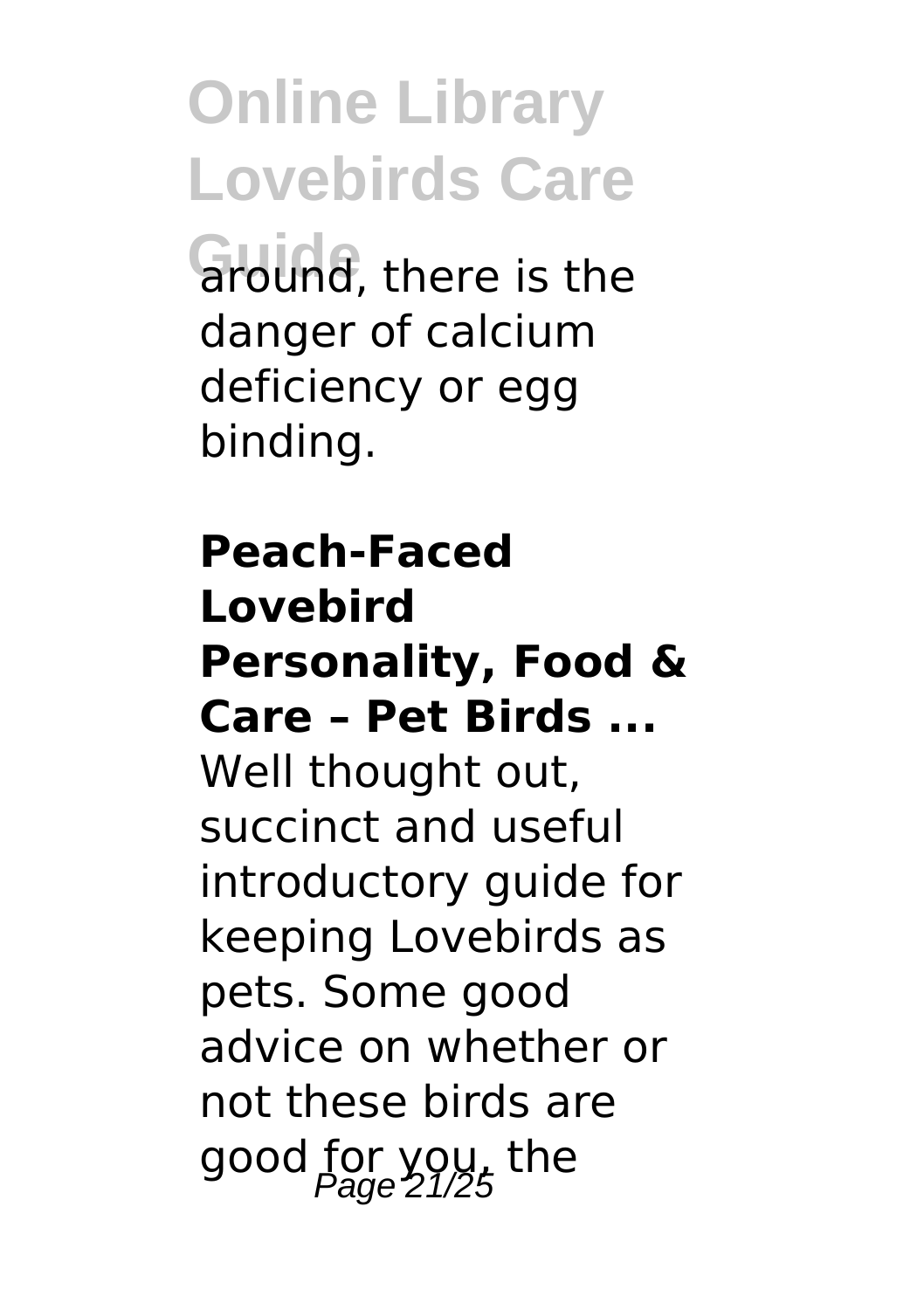reader, as pets. Also useful information on dietary requirements and training. Brief on species information, focusing on the three main species kept as pets.

#### **Lovebirds: A Guide to Caring for Your Lovebird (Complete**

**...**

Peach-faced Lovebird Facts, Personality, Lifespan and Care Guide in  $2020$  The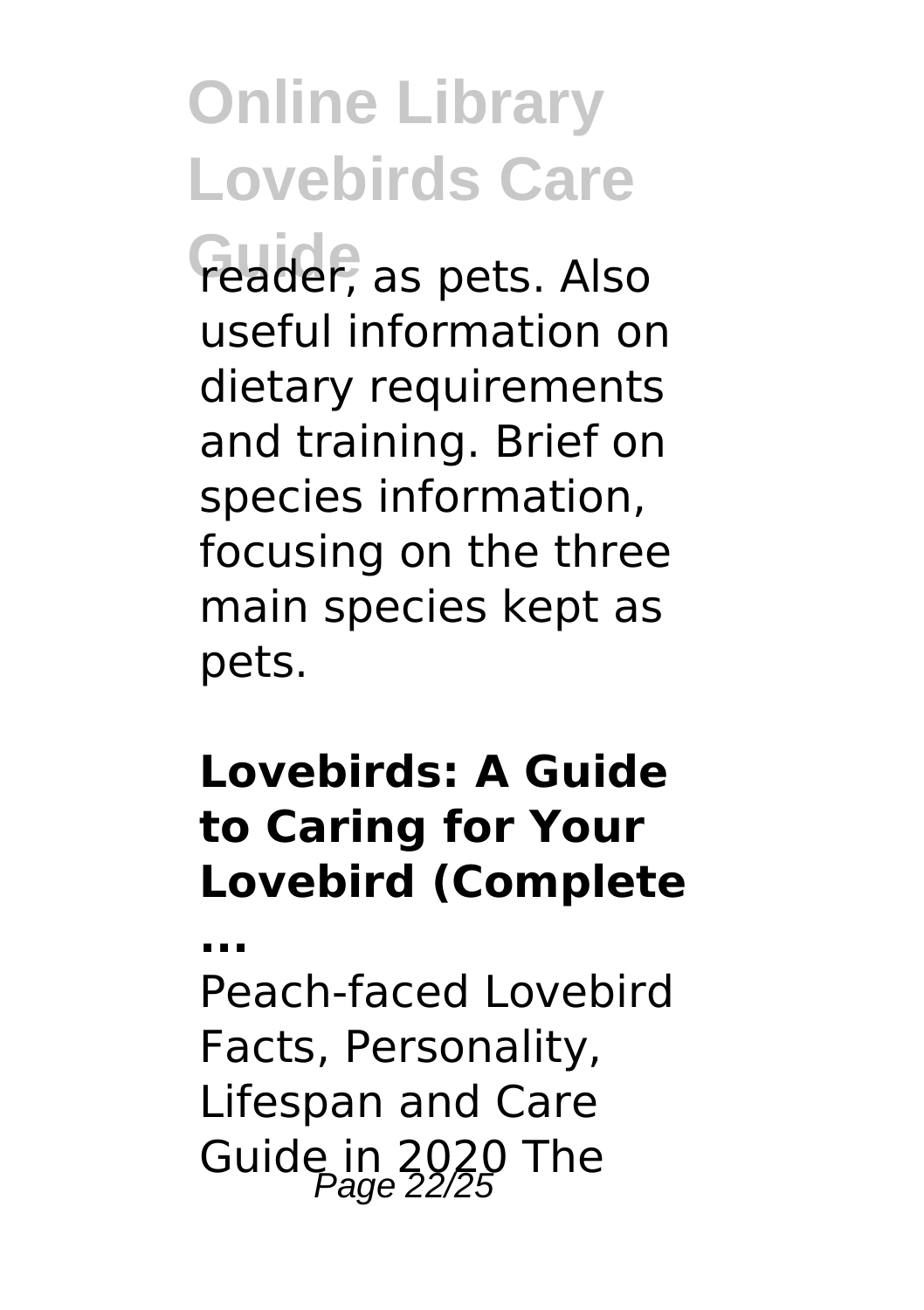**Guide** peach-faced lovebirds or Agapornis roseicolli is a well-loved pet because of a number of reasons. Its cuteness and color can be among the major attractions to those looking for a bird. Apart from how it looks, this kind of bird has a huge personality as well.

**Peach-faced Lovebird Facts, Personality,** Lifespan and Care ...